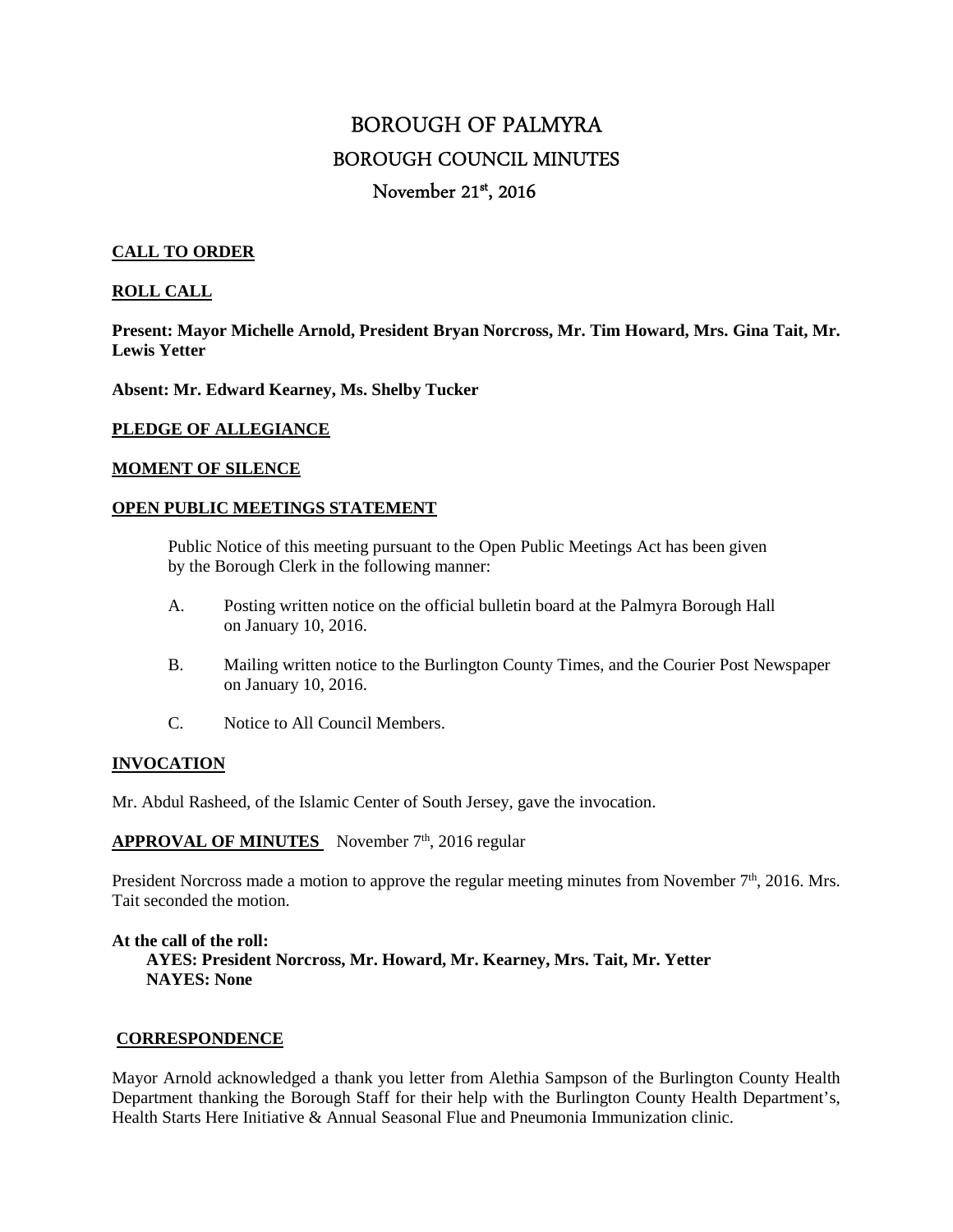Mayor Arnold also acknowledged a thank you letter received from Mr. Fred A Schletter for helping him at the Veterans Day gathering.

# **PROFESSIONAL UPDATES**

# **Anthony LaRosa, Maser Consulting**

#### Boro-Hall Project

The masonry work and the step sealing is complete. The installation of the railings began Friday, the center rail is complete however the end sections had to be returned to the fabrication shop for some adjustments to be made. The railing should be in on Wednesday and that project should be complete.

#### Underground Storage Tank Project

All the work is complete, all reports have been submitted to the state and this project is closed. The annual fee which had to be paid as long as the project was open does not have to be paid anymore.

#### Borough Hall Maintenance Project

The facility inspection report on boro hall should be complete by next meeting. The report will outline what things should be address and in what time frames to keep the maintenance up on the building. Additionally the concession stand inspection report should also be complete next month.

#### Charles Street 4 way stop

The four way stop sign project report for West Charles and Park Avenue should be complete by tomorrow. We have the warrants necessary to recommend the four way stop and the municipal engineer's certification will be included with that report so the Borough can take the necessary steps to install, stripping, signage and any other items required to make that a full and legal four way stop.

#### New Jersey American Water

New Jersey American Water Company still has some punch list work to complete. The work involves sealing the old and new asphalt to prevent any water intrusion. Mr. LaRose will be meeting with them next week. The streets worked on are Highland Avenue, Charles Street, and West Broad Street. The work which was done on Maple Avenue from Broad to  $5<sup>th</sup>$  Streets is complete and they will be working on  $5<sup>th</sup>$ Street from Elm to Morgan next week. This is an ongoing project with New Jersey American Water to take care of their water mains.

#### Riverfront Park Project

The project will be going out to bid early December so construction may begin early in the spring.

#### Grove Park Project

The concept plans are complete. Mr. LaRosa is working on the construction cost with CGP&H and also working with CGP&H regarding the grant application for the county for funding of this project. Additionally CGP&H and Mr. Larose are working on the TAP Grant which is to install a pedestrian walkway adjacent to the railroad tracks from Chestnut Street to New Jersey Avenue, the application has been submitted.

#### **William Kirchner, ERI**

Mr. Gural indicated he spoke with Mr. Kirchner and it was not necessary for him to attend. Mr. Gural will forward Mr. Kirchner's written report to all of council. The most important thing Mr. Kirchner wanted everyone to know is that the project on south Broad Street is complete and the pole has been relocated out of the right of way.

# **PUBLIC PORTION**

This public portion is for discussion on professional updates, resolutions and ordinances listed on the agenda. Please sign in and state your name and address for the record. Council will give all comments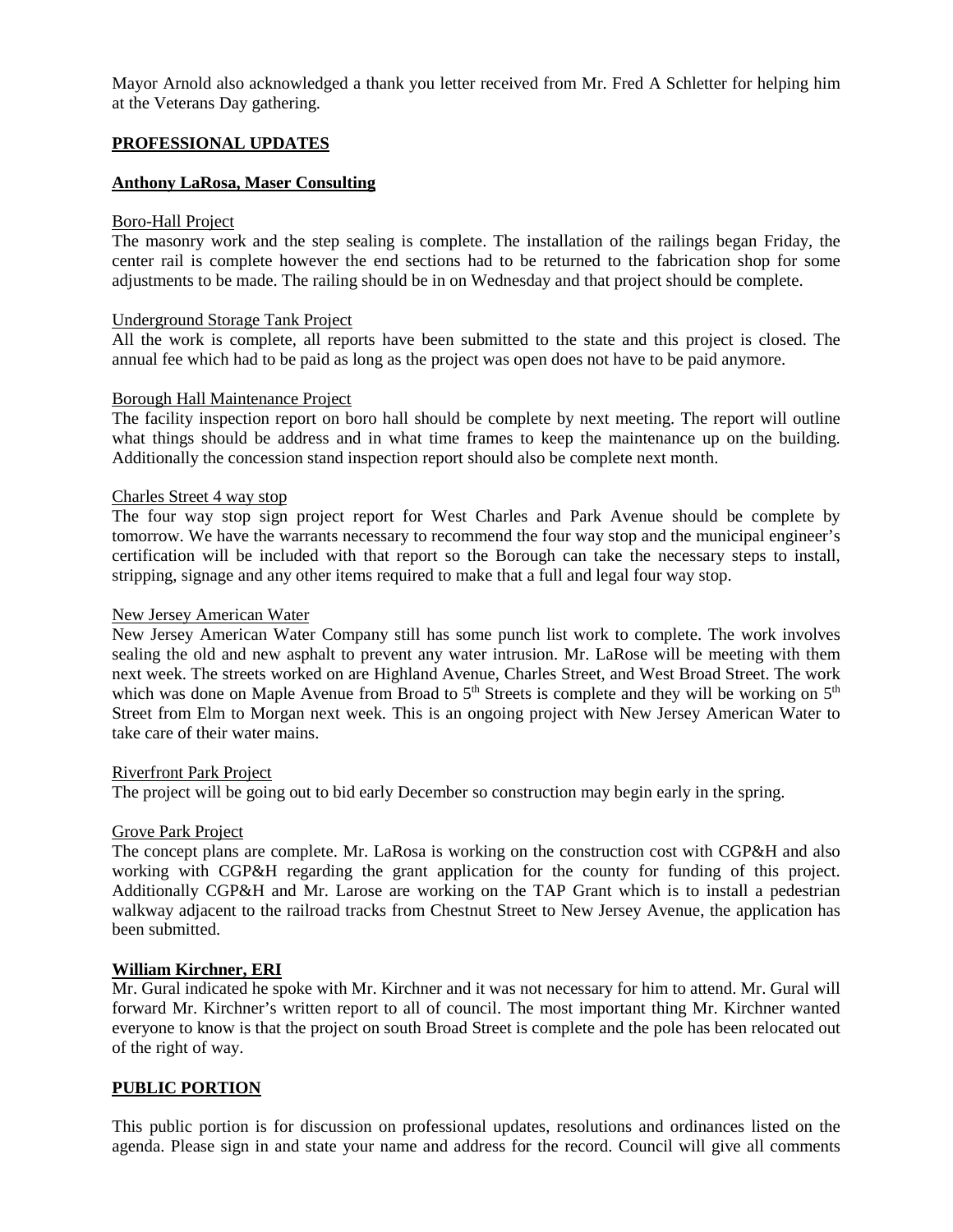appropriate consideration. Each citizen will be allotted up to five (5) minutes to speak, in order to allow everyone an opportunity to ask questions and express their opinions or concerns. Please direct all comments to the Mayor. Each citizen may only speak once during each public portion.

**President Norcross made a motion to open the public portion, Mr. Howard second the motion. All members present voted in favor of the motion.** 

**No one else from the public wishing to be heard, President Norcross made a motion to close the public portion. Mrs. Tait seconded the motion. All members present voted in favor of the motion.** 

# **ORDINANCES ON SECOND READING** (Public hearing)

A. **Ordinance 2016-14** An Ordinance Of The Borough Of Palmyra Amending Chapter 230: Solid Waste Of The Code Of The Borough Of Palmyra.

**Mrs. Tait made a motion to open Ordinance 2016-14 to the public for comment. Mr. Yetter second the motion. All members present voted in favor of the motion.** 

**President Norcross made a motion to close the public comment. Mr. Howard seconded the motion. All members present voted in favor of the motion.** 

 **President Norcross made a motion to adopt ordinance 2016-14 on second and final reading. Mrs. Tait seconded the motion. At the call of the roll, the vote was:** 

 **AYES: President Norcross, Mr. Howard, Mrs. Tait, Mr. Yetter NAYES: None.** 

 **Ordinance 2016-14 was adopted on second and final reading and will take effect after publication according to law.** 

B. **Ordinance 2016-17** An Ordinance Of The Borough Of Palmyra, Burlington County, In The State of New Jersey Amending The Sewer Connection Fees.

**Mr. Yetter made a motion to open Ordinance 2016-17 to the public for comment. Mr. Howard second the motion. All members present voted in favor of the motion.** 

**President Norcross made a motion to close the public comment. Mr. Howard seconded the motion. All members present voted in favor of the motion.** 

 **President Norcross made a motion to adopt Ordinance 2016-17 on second and final reading. Mr. Yetter seconded the motion. At the call of the roll, the vote was:** 

 **AYES: President Norcross, Mr. Howard, Mrs. Tait, Mr. Yetter. NAYES: None. Ordinance 2016-17 was adopted on second and final reading and will take effect after publication according to law.** 

C. **Ordinance 2016-18** An Ordinance of the Borough of Palmyra, County of Burlington, State of New Jersey Amending Chapter 90: Vehicles and Traffic of the Code of the Borough of Palmyra Regulating Parking on West (south) Broad Street Between Cinnaminson Avenue and Chestnut **Street**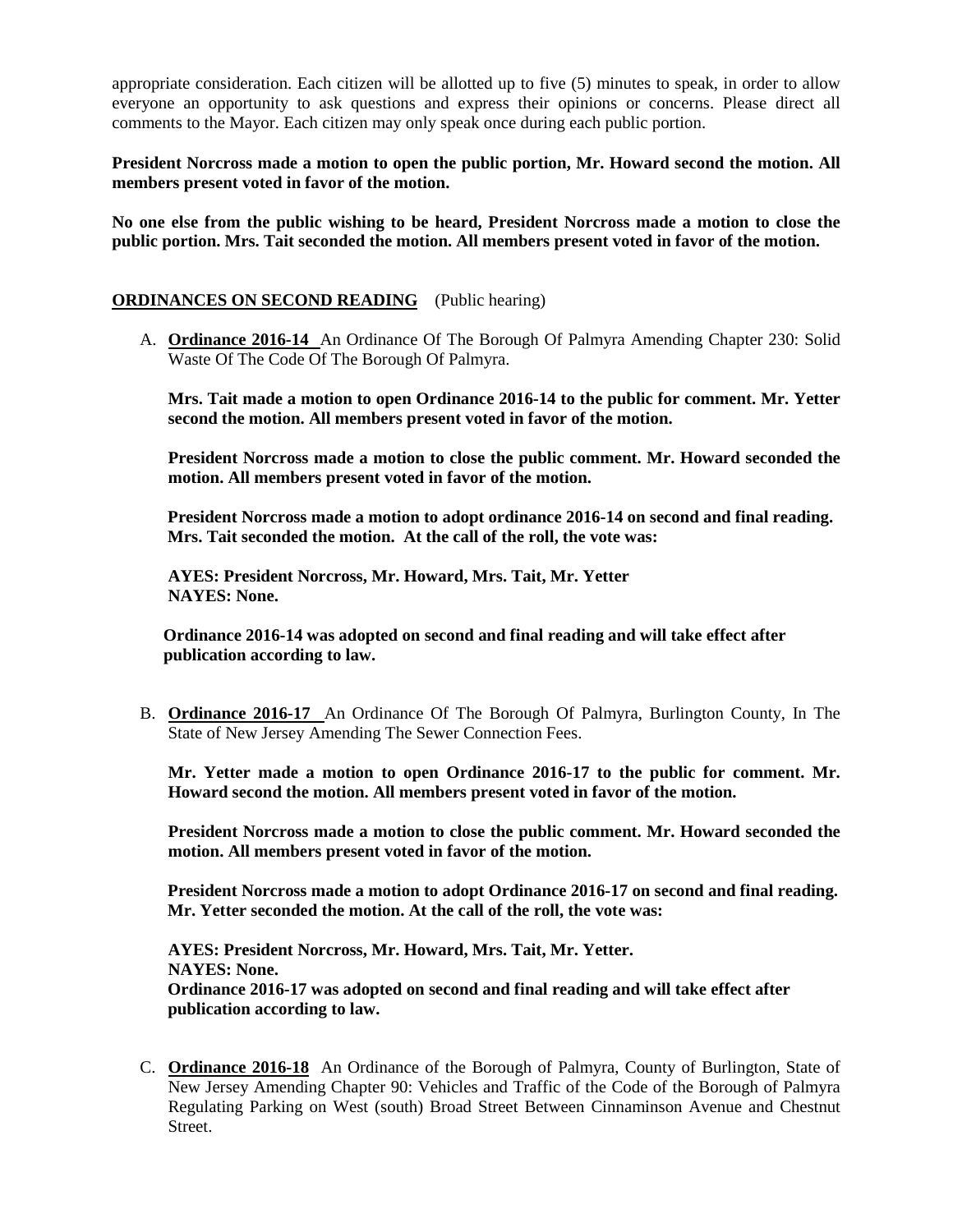# **President Norcross made a motion to open Ordinance 2016-18 to the public for comment. Mr. Yetter second the motion. All members present voted in favor of the motion.**

**Bob Rader – Harbour Drive,** Mr. Rader inquired how the public would be notified of the parking time limit. Mr. Rader indicated that the change to limit parking to four hours will affect the 140 members of the senior citizens program. The seniors are scheduled to use the community center Tuesdays thru Fridays from 9:00 am to 3:00 pm, which is six hours, additional there are events scheduled for the seniors which are also scheduled beyond a four hour period. Most of the seniors can't really walk to the community center. Mayor Arnold replied that the intent of the ordinance was not to put any undue burden on the senior program or the community center users in general, it was to put in effect something to solidify the signs which were put up over a year and a half ago. The signs for limiting the parking were to keep people from parking overnight and to keep the spaces open and not all used by light rail commuters. Mayor Arnold simply asked to keep the communications open so that everyone knows what is going on.

**Bod Bostock – Morgan Avenue,** Mr. Bostock asked, when the discussion started on the ordinance he thought it was in reference to handicap parking. Does the ordinance indicate what areas are approved for handicap parking, was there an addition or change to the original proposal. Mayor Arnold replied the ordinance references the handicap parking and the four hour limited parking. Mr. Gural indicated there was a change as a results of a discussion with the seniors and an additional handicap space was added out in front of the building. Mr. Bostock also asked if this ordinance makes the Mayor's parking space permanent. Mayor Arnold indicated yes.

**President Norcross made a motion to close the public comment. Mr. Yetter seconded the motion. All members present voted in favor of the motion.** 

 **President Norcross made a motion to adopt ordinance 2016-18 on second and final reading. Mr. Yetter seconded the motion. At the call of the roll, the vote was:** 

 **AYES: President Norcross, Mr. Howard, Mrs. Tait, Mr. Yetter. NAYES: None. Ordinance 2016-18 was adopted on second and final reading and will take effect after publication according to law.** 

**RESOLUTIONS Consent Agenda-** Resolution **2016-252** thru Resolution **2016-259** will be enacted as a single motion, if any resolution needs additional discussion it will be removed from the consent agenda and voted on separately.

- **A. Resolution 2016-252,** Resolution Authorizing The Finance Office To Pay Vendor Bills During The Month Of December 2016.
- **B. Resolution 2016-253**, Resolution Of The Borough Of Palmyra Supporting Bill 2663 and Assembly Bill 4234
- **C. Resolution 2016-254,** Resolution Approving Briana L Breiner As An Active Member Of The Palmyra Fire Department
- **D. Resolution 2016-255,** Resolution Of The Borough Of Palmyra Authorizing The Sale of Property No Longer Needed For Public Use on An Online Auction Website
- **E. Resolution 2016-256**, Resolution Authorizing The Chief Financial Officer To Make Budget Transfers To The 2016 Budget
- **F. Resolution 2016-257,** Resolution Appointing Young-Kyu Shin, Charles Soper and Wesley Allen as Chaplains to the Borough of Palmyra Police Department.
- **G. Resolution 2016-258**, Resolution of the Borough of Palmyra Rejecting Bids For the Above Ground Fueling Station Project at Public Works Due to All Bids Submitted Exceeding the Engineer's Estimate of \$339,000.00.
- **H. Resolution 2016-259**, Resolution Authorizing the Payment of Bills In The Amount Of \$1,707,957.67.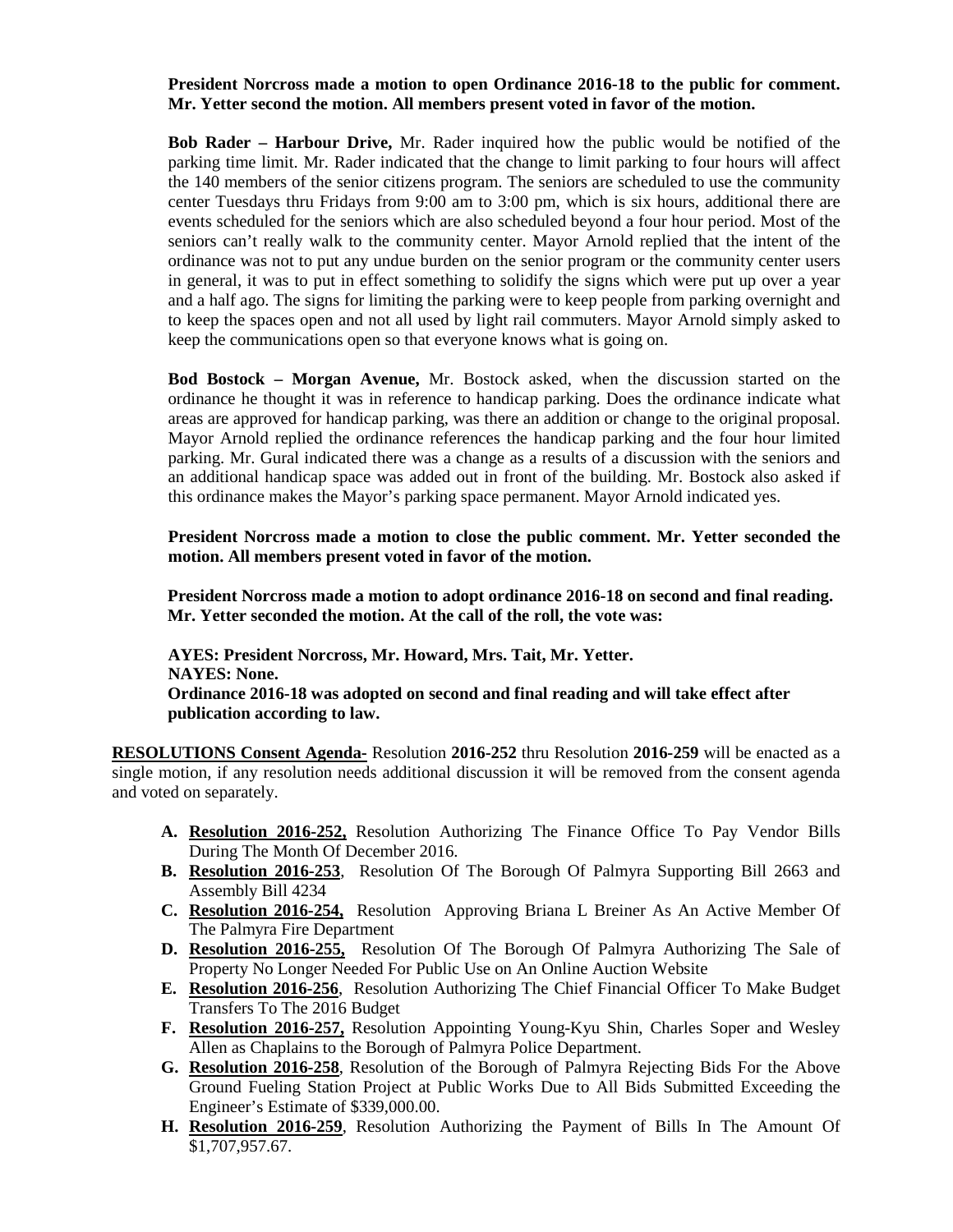**President Norcross made a motion to approve the consent agenda Resolution 2016-252 thru Resolution 2016-259. Mr. Yetter seconded the motion. At the call of the roll: AYES: President Norcross, Mr. Howard, Mrs. Tait, Mr. Yetter NAYES: None** 

# **MOTIONS**

Motion to approve Treasurers' Report year to date thru October 2016

President Norcross made a motion to approve the Treasurer's Report year to date thru October 2016. Mr. Yetter seconded the motion. All members present voted in favor of the motion.

# **COMMUNITY SPOTLIGHT**

 Mr. McElwee indicated the Veteran's Day Ceremony was great, he thanked all in attendance including the 18 medal recipients who also received Christmas Balls. Mr. McElwee also thanked the Mayor all council in attendance, public works, and Mr. Howard Norcross for handing out the medals. Mr. McElwee indicated the new statue looks very nice even though it was temporary.

Mayor Arnold indicated Santa will be coming to town on Friday, December  $9<sup>th</sup>$ , 2016, stay tuned as more information will follow.

Mrs. Tait indicated the Community Center Program Board was having discussions regarding the local business doing some sort of Christmas decorating, more information will follow.

 Chief Pearlman indicated the Islamic Mosque invited him, a Lieutenant of the Office of Homeland Security and a representative from American Islamic Relations to an open meeting at the Islamic Center. He did a presentation regarding Palmyra Police Department and what we have to offer and answered questions from the congregation. Chief Pearlman indicated it was a very successful event.

#### **Oath of Office Volunteer Police Chaplains**

Chief Pearlman indicated the Police Department had been trying to implement a Volunteer Police Chaplin's Program to not only provide support to the police department but also to provide comfort to residents in certain situations. Mayor Arnold applauded these three gentlemen for stepping up and volunteering their time, to not only their congregations but also for being willing to assist the police department and the community at large. Mayor Arnold then administered the Oath of Office to Young-Kyu Shin, Charles Soper and Wesley Allen, the new Chaplains of the Borough of Palmyra Police Department.

I do solemnly swear that I will support the Constitution of the United State and the Constitution of the State of New Jersey and I will bear true faith and allegiance to the same and to the Government established in the United States and in this State under the authority of the people. I also do solemnly swear that I will faithfully, impartially and justly perform all the duties of Patrolman for the Borough of Palmyra in Burlington County, according to the best of my ability…So help me God.

# **DISCUSSION ITEMS**

On the  $10<sup>th</sup>$  of November, 2016; Mr. Gural and Mayor Arnold met with the owners of Philadelphia Sign Company and Callahan Chemical Company adjacent property owners on Filmore Avenue to begin the discussion process of potential improvements to the roadway, two of the other adjacent property owners were not available to attend so additional meetings will be forthcoming. Additionally the committee is still in the process of setting up a meeting with the adjacent property owner on Orchard Avenue, and will notify the governing body as it develops.

At the last meeting representatives of Miller's Temple Church inquired if the Governing Body would consider their request for donation of the Vet's Property. There were aware that ordinances had been past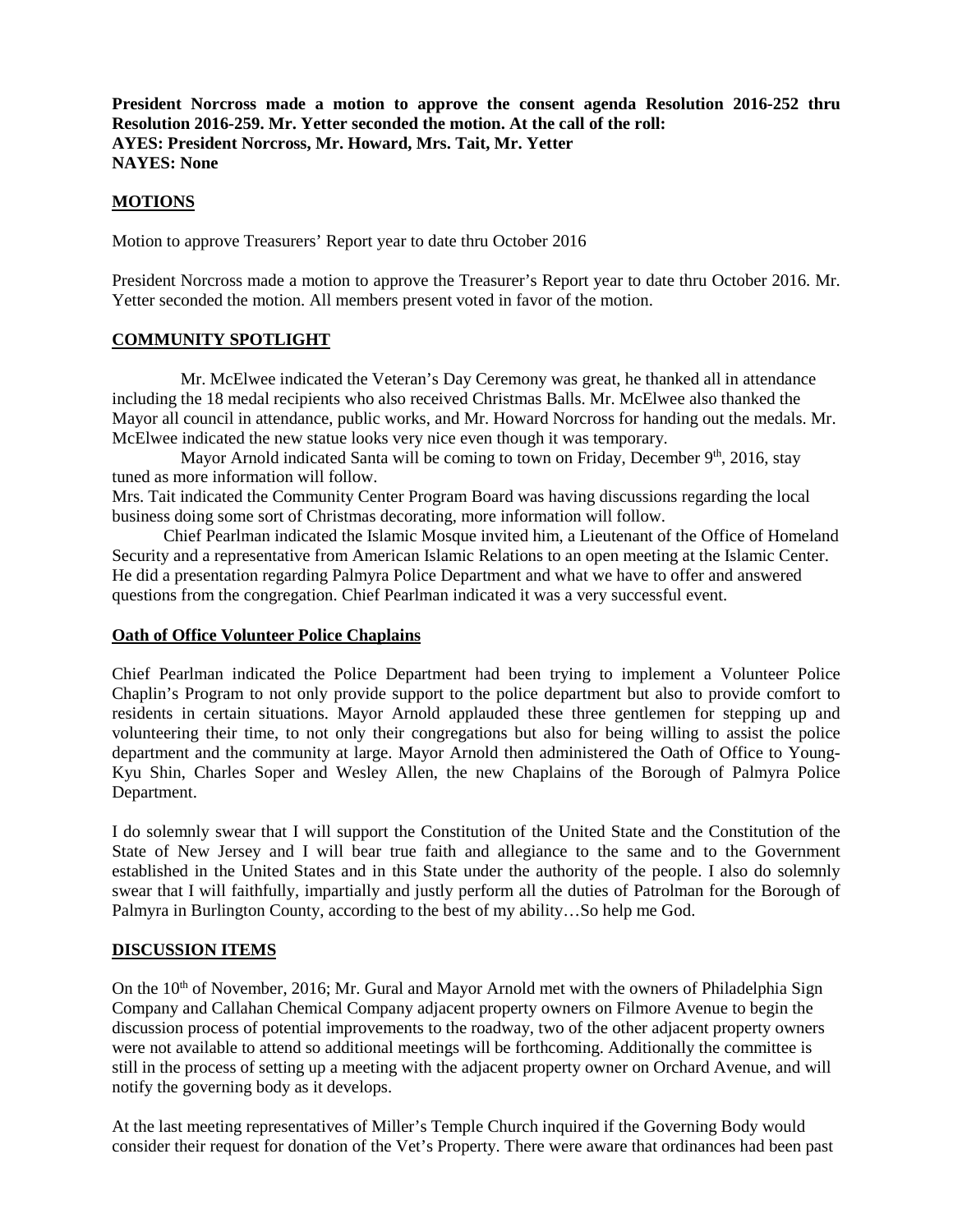to transfer the property to Habitat for Humanity for one dollar. Mr. Gural just wanted to clarify the governing body intentions so that we may get this completed. Mr. Burns indicated he had not heard from Miller's Temple Church regarding their qualifications, so he could not say if they qualified or not in regards to the Borough being able to donate the property to them. Mr. Norcross indicated we move forward as we originally intended.

Mayor Arnold and Mr. Gural notified the governing Body that the bill we received from Statewide Insurance fund will not have to be paid. The Statewide Insurance Fund passed a resolution indicating they would not be passing the prior assessment on to the prior municipal participants in the fund so we should be saving about \$25,000.00.

# **ADMINISTRATOR'S REPORT**

All Operating Agreements with Non-profit organizations per Ordinance 2016-12 have been received for 2016 and are awaiting the mayor's signature.

Rice Notices will be addressed in executive session.

The evaluation for Main Harbour Drive will be starting next week as indicated in Mr. Kirchner's update report, however the completed evaluation report may not be done until late February of 2017.

Ms. Condo our CFO has prepared an invoice for the Riverfront relating to our expenses for the repairs completed regarding the sink hole, it will be mailed soon. Additionally the sewer operator agreement is complete and we are waiting for the property ownership report with regards to the ditch when it is finalized, we will address these issues directly with the Riverfront.

The Requests for Professional Services/ Qualifications have been distributed and it is listed on our website under the finance page; they are due back December  $9<sup>th</sup>$ , 2016.

We received our first dividend of \$2,767.00 from the Burlington County Joint Insurance Funds.

The COAH/FSHC Settlement Agreement in regards to affordable housing obligations, which the Borough is required to provide, has been signed and returned on behalf of the Borough.

Mr. Gural indicated the AST Fuel Storage and distribution project bids were opened on October 25<sup>th</sup>, 2016, the lowest bid we received was for \$368,000.00, again all the bids exceeded the engineer's recommendations so those bids were rejected this evening. After some conversations Mr. Gural reached out to the Bridge Commission to see if they would be interested in a shared service agreement in regarding to the construction of the project. The Bridge Commission has a meeting on December  $5<sup>th</sup>$ , 2016 were the will take up that discussion and get back to us to see if they are interested.

The new Personnel Policies and Procedures Manual have been received and will be distributed shortly; additionally JIF will be sending an anti- harassment training DVD which we ask everyone to participate in that training.

Due to a recent injury situation which arose with one of our CERT volunteer members, who is not a Palmyra resident, but was participating in a CERT exercise event in Trenton, NJ. The state law requires emergency personnel to be provided workmen's compensation coverage. The matter complicates as the CERT team is a Tri- Boro Cert Team which covers three municipalities. Our insurance carrier, JIF does not want Palmyra residents to assume the sole responsibility of coverage for the team and feels it should be shared amongst the municipalities. The problem further complicates as Cinnaminson Township and Riverton Borough are not part of the Burlington County Joint Insurance Fund. We need to formalize an agreement with the other municipalities, Cinnaminson Township and Riverton Borough for the sharing of those cost.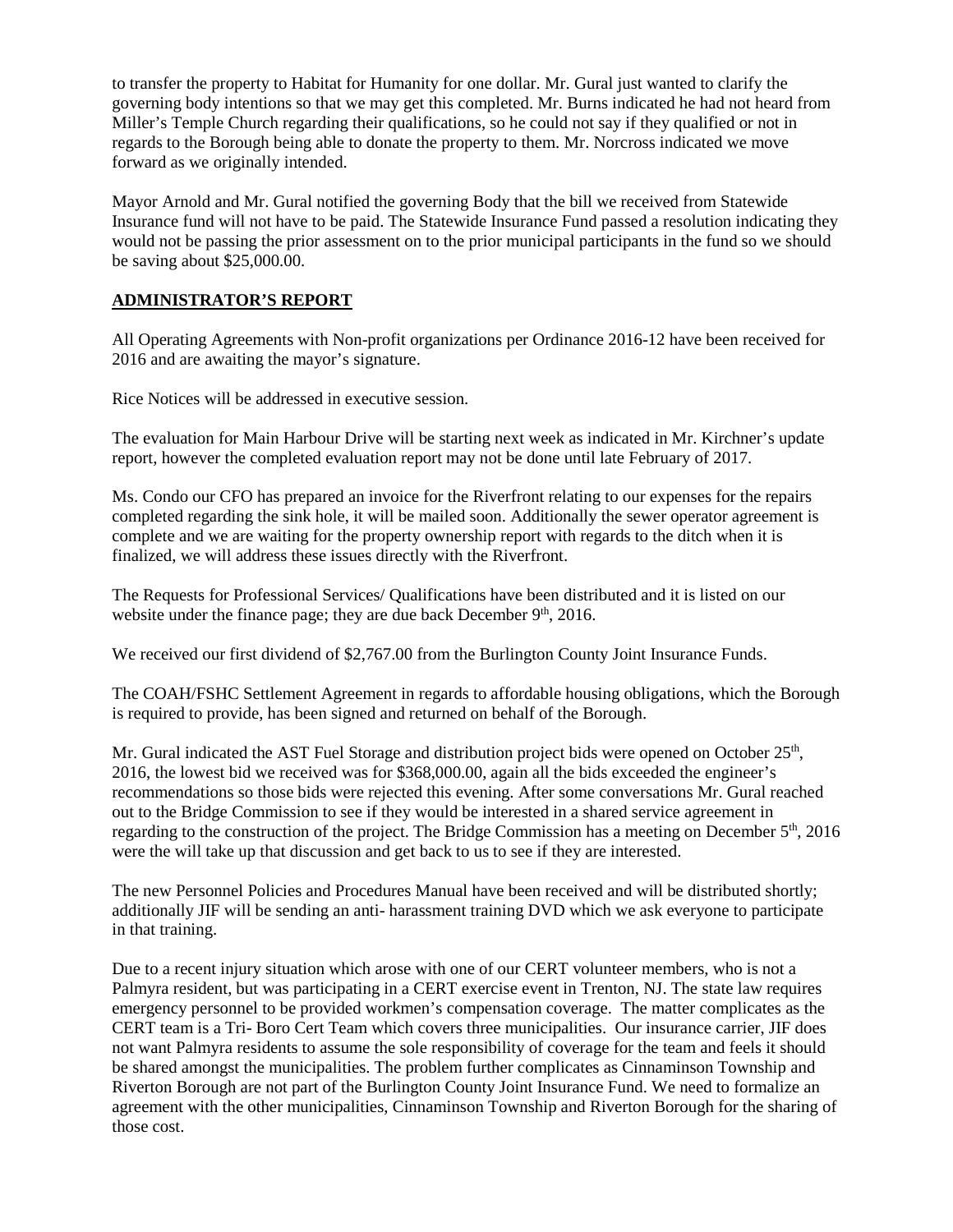A meeting is scheduled for December 13<sup>th</sup>, 2016 here at Palmyra Boro-Hall with National Amusements Incorporated, Department of Environmental Protection, Mayor Arnold and Mr. Gural in regards to getting as access agreement to further the unexploded ordnance abatement project.

We are looking at putting together a policy regarding how we should treat the totally disabled veteran's tax exemption moving forward. More discussion is needed and more details will follow at the next caucus meeting.

A resolution was passed earlier this evening allowing the CFO to pay the bills in December 2016.

The Riverbank Park Project is going out to bid on or about December  $2<sup>nd</sup>$ , 2016. Mr. Gural will follow up with Mr. LaRose regarding the sign to be placed at the project site indicating it is coming and a diagram of what the park will look like.

# **COMMITTEE REPORTS**

**Gina Tait -** The recreation committee will be meeting with the various athletic teams next month to determine what needs to be done at the fields, and what they would like to have done at the fields.

**Lew Yetter** – Mr. Yetter reported the sewer committee will be meeting next week and public works is still in the process of collecting leaves. Mayor Arnold also indicated that the reports submitted from public works indicated Greg Benson and Mark Allen have both passed their CDL Tanker endorsements test. All employees have had their OSHA Training, additionally Greg Benson and John Petitte also saved the Borough two days' worth of maintenance work equating too many dollars.

**Timothy Howard** - The Shade tree committee will be meeting before our next meeting. At the next meeting Mr. Howard will present a list of trees which should not be planted in the municipalities, so we know what trees not to buy and which we should buy next season President Norcross asked how the process works to have a tree trimmed. Mr. Howard indicated there was a form which need to be filled out. Mr. Gural stated the process works by having the resident fill out a shade tree complaint form to have the trees trimmed, removed, planted, etc.; it is then sent to the Shade Tree Advisory Board who goes out and actually assesses the situation and advises public works how to proceed with the request. Residents cannot trim or cut Borough trees, there is an ordinance which indicates they can be fined for doing so. Pal Riv. Athletic Association started it's registration for upcoming basketball season.

**President Norcross** – We held the business community and development meeting which was very well attended by both business owners and landlords as well as Mr. Yetter and Mr. Kearney. One thing we were told was the Borough is not friendly with new business coming into town. Perhaps we could look into hiring someone whose job is strictly to develop business in town. Joe Rainer and Muse have agreed to sit down and speak with him regarding the mural at Toney's Barber Shop. Mr. Norcross will report back at next meeting regarding that meeting.

**Mayor Arnold** – The construction office report indicates there are several new business in town. Please visit them and welcome them to town. The Police dept. is doing an excellent job, additionally we have our first SRO report; the feedback from the community is great; he is doing such a wonderful job and is keeping very busy with student presentations, conferences with parents and students, and reading with the children. Mayor Arnold also attended the National Foundation of Women Legislators which was intense, and much information was given regarding so many different topics, for example; human trafficking, programs regarding the justice department, civil discourse, program on state fiscal health, personalized medicine, health care, to name a few. An exercise which stood out was sponsored by Microsoft and called Youth Sparks Fall Camp. The highlight was a team building exercise which was to put together this bicycle, then an inspection was done; when the inspectors came in, they were children, and the bikes were actually given to those children. We learned to come together, build something, and really make a positive effect on some else's life.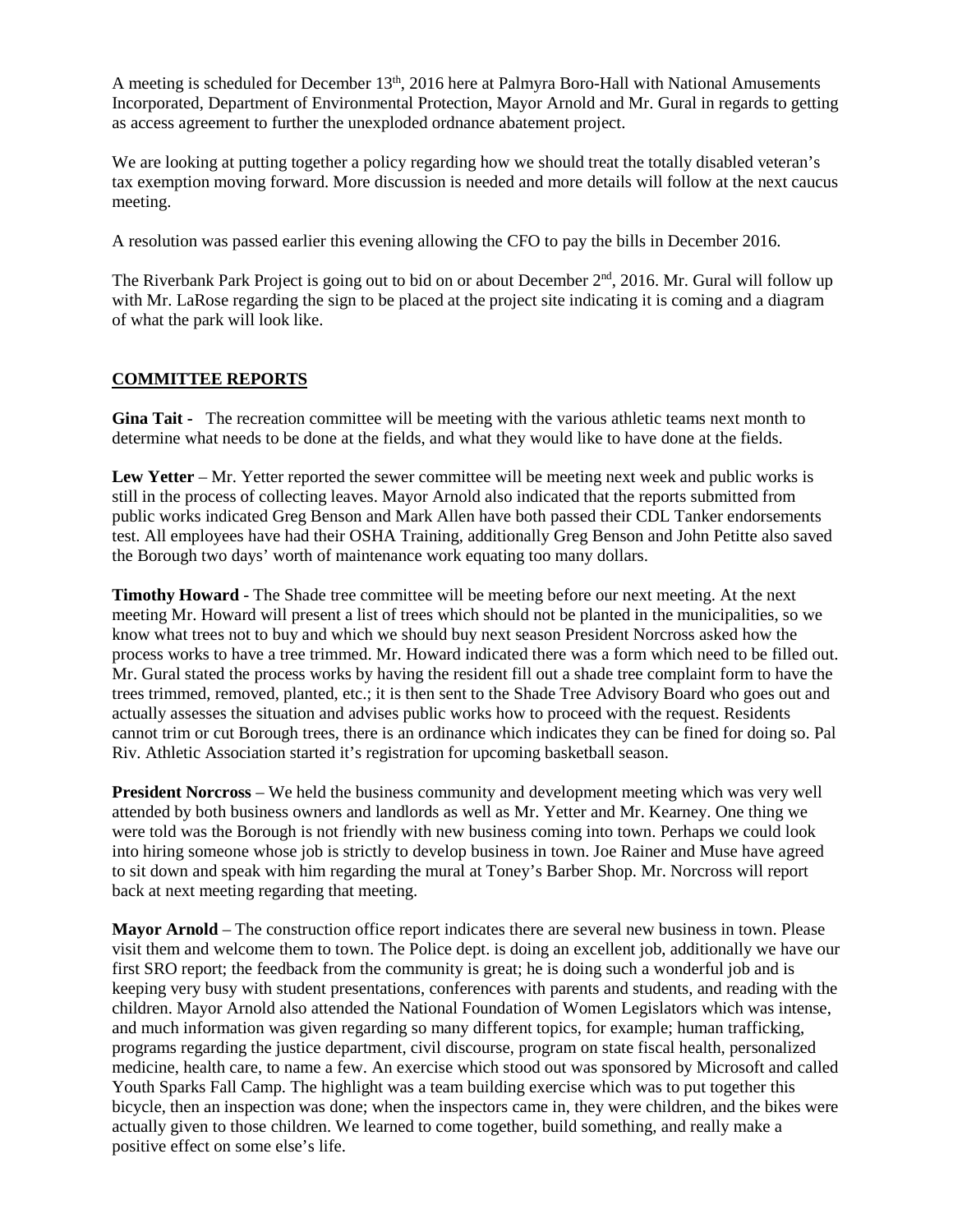# **PUBLIC COMMENT**

Please sign in and state your name and address for the record. Council will give all comments appropriate consideration. Each citizen will be allotted up to five (5) minutes to speak, in order to allow everyone an opportunity to ask questions and express their opinions or concerns. Please direct all comments to the Mayor. Each citizen may only speak once during each public portion.

## **President Norcross made a motion to open the public portion, Mr. Howard second the motion. All members present voted in favor of the motion.**

**Bob Hawk - 820 Columbia Ave** Mr. Hawks indicated the process works. During the storm on mischief night when the Halloween Parade was scheduled, a micro burst storm took down a tree in his back yard, they all got together and cut the tree down then made a call to public works, it was placed out on the street and public works worked with us and took it away. Just wanted to let everyone know the process is simple the process works as long as we as citizens do our part**.** 

**Tom McElwee – Columbia Ave** Have we transferred the deed for the Vet's building to habitat for Humanity? Mayor indicated no. Mr. McElwee asked why there are six big dirt piles in the back of the property. Mayor indicated we were not aware but will check into it. Mr. McElwee also asked have we done anything with the sidewalk ordinance. Mr. Gural indicated many things have be done, as we receive requests we address them. Mr. McElwee ask if we could look at E. Charles Street between Columbia and Morgan Avenues.

**No one else from the public wishing to be heard, President Norcross made a motion to close the public portion. Mr. Yetter seconded the motion. All members present voted in favor of the motion.** 

# **MAYOR AND COUNCIL COMMENTS**

**Lew Yetter –** Mr. Yetter indicated the business development meeting was great success and is looking forward to moving forward with some of the things which were suggested. Additionally at the last meeting there was some comments regarding a higher electric bill rate; in going over his bill he noticed his bill it was lower not a lot but still lower.

**Timothy Howard** – Mr. Howard thanked Chief Pearlman and the Police Department for their work with getting some help for Ms. Banks. Also while attending the convention Mr. Howard attended some meetings regarding body cameras; and learned that the State does not offer moneys for municipalities to get body cameras because they don't want to be responsible for the maintenance of them so our state troopers don't have them. President Norcross indicated the state offers a grant to allow them to make those purchases. Mr. Howard asked Chief Pearlman if we have policy and procedures in place for the body cameras. Chief Pearlman responded yes it was a requirement of the grant we accepted, and any OPRA request for body cameras would go to the prosecutor's office, the Attorney General's office is tracking that.

# **Gina Tait** – No Comment

**President Norcross** – Chief make sure your guys are staying vigilant and safe so they make it home to their families at the end of the day.